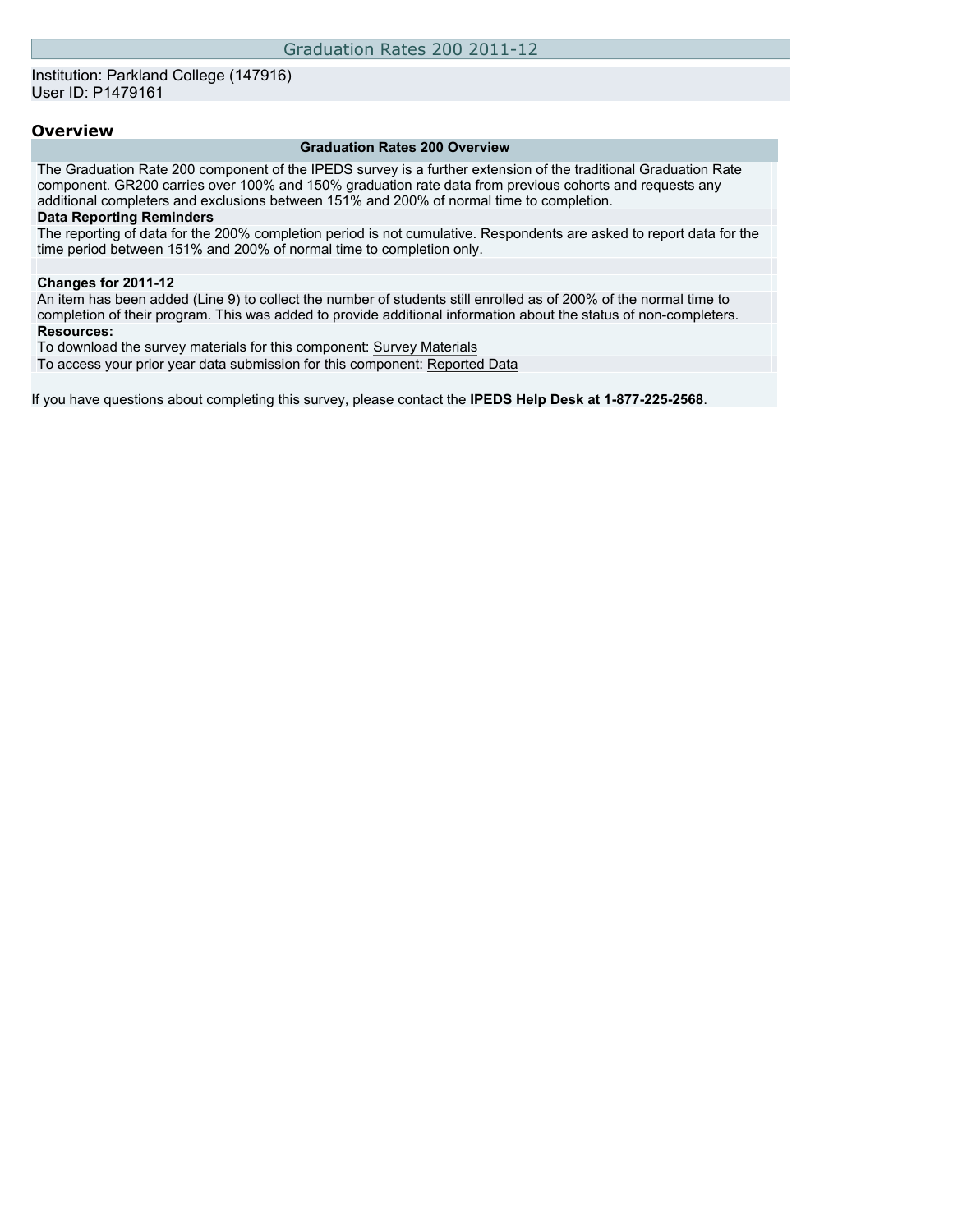# **200% completers (<4 year institutions)**

**For less than 4-year institutions, report on your 2007 cohort of full-time, first-time undergraduate students.**

**Data for this cohort were originally reported by your institution in the 2010-11 data collection.**

|                                                                                                |     | Graduation rates |
|------------------------------------------------------------------------------------------------|-----|------------------|
| 1 Revised cohort                                                                               | 869 |                  |
| 2 Exclusions within 150%                                                                       | 0   |                  |
| 3 Adjusted cohort 150%                                                                         | 869 |                  |
| 4 Number of students in the cohort who completed a program<br>within 100% of normal time       | 100 | 12               |
| 5 Number of students in the cohort who completed a program<br>within 150% of normal time       | 199 | 23               |
| 6 Additional exclusions (between 151%-200% of normal time)                                     |     |                  |
| 7 Adjusted cohort 200%                                                                         | 869 |                  |
| 8 Number of students in the cohort who completed a program<br>between 151%-200% of normal time | 34  |                  |
| 9 Still enrolled as of 200% of normal time                                                     | 68  |                  |
| 10 Total completers within 200% of normal time                                                 | 233 | 27               |

**<sup>4</sup>** You may use the space below to provide context for the data you've reported above. These context notes **will be posted on the College Navigator website, and should be written to be understood by students and parents.**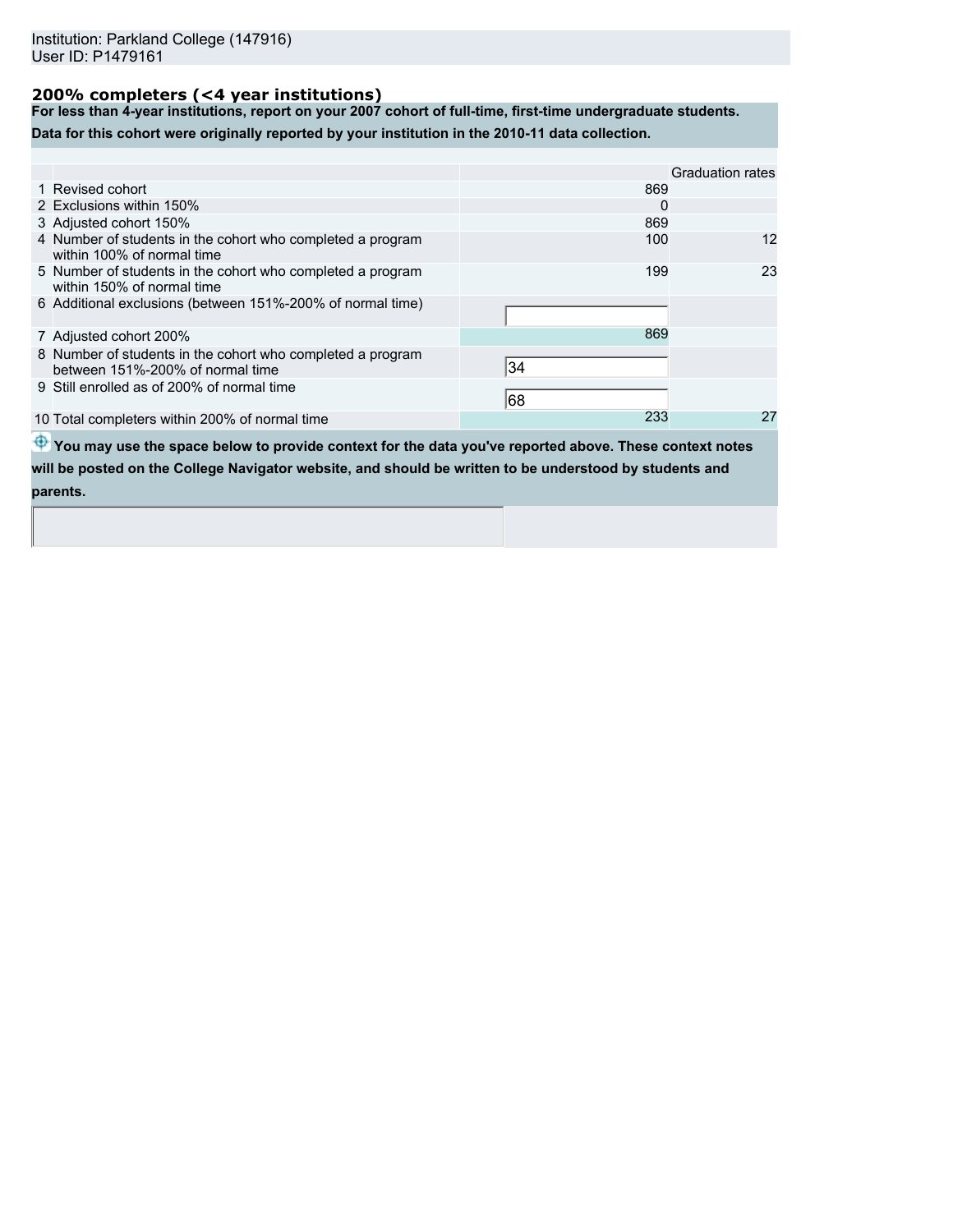## **Summary**

# **2011 IPEDS Graduation Rate 200% Component Data Summary**

IPEDS collects important information regarding your institution. All data reported in IPEDS survey components become available in the IPEDS Data Center and appear as aggregated data in various Department of Education reports. Additionally, some of the reported data appears specifically for your institution through the College Navigator website and is included in your institution's Data Feedback Report (DFR). The purpose of this summary is to provide you an opportunity to view some of the data that, when accepted through the IPEDS quality control process, will appear on the College Navigator website and/or your DFR. College Navigator is updated approximately three months after the data collection period closes and Data Feedback Reports will be available through the ExPT and sent to your institution's CEO in November 2012.

Please review your data for accuracy. If you have questions about the data displayed below after reviewing the data reported on the survey screens, please contact the IPEDS Help Desk at: 1-877-225-2568 or ipedshelp@rti.org.

| Graduation Rates for 100%, 150%, and 200% of<br>normal time - Cohort Year 2007 |     |  |  |
|--------------------------------------------------------------------------------|-----|--|--|
| Graduation Rate - 100% of normal time                                          | 12% |  |  |
| Graduation Rate - 150% of normal time                                          | 23% |  |  |
| Graduation Rate - 200% of normal time                                          | 27% |  |  |